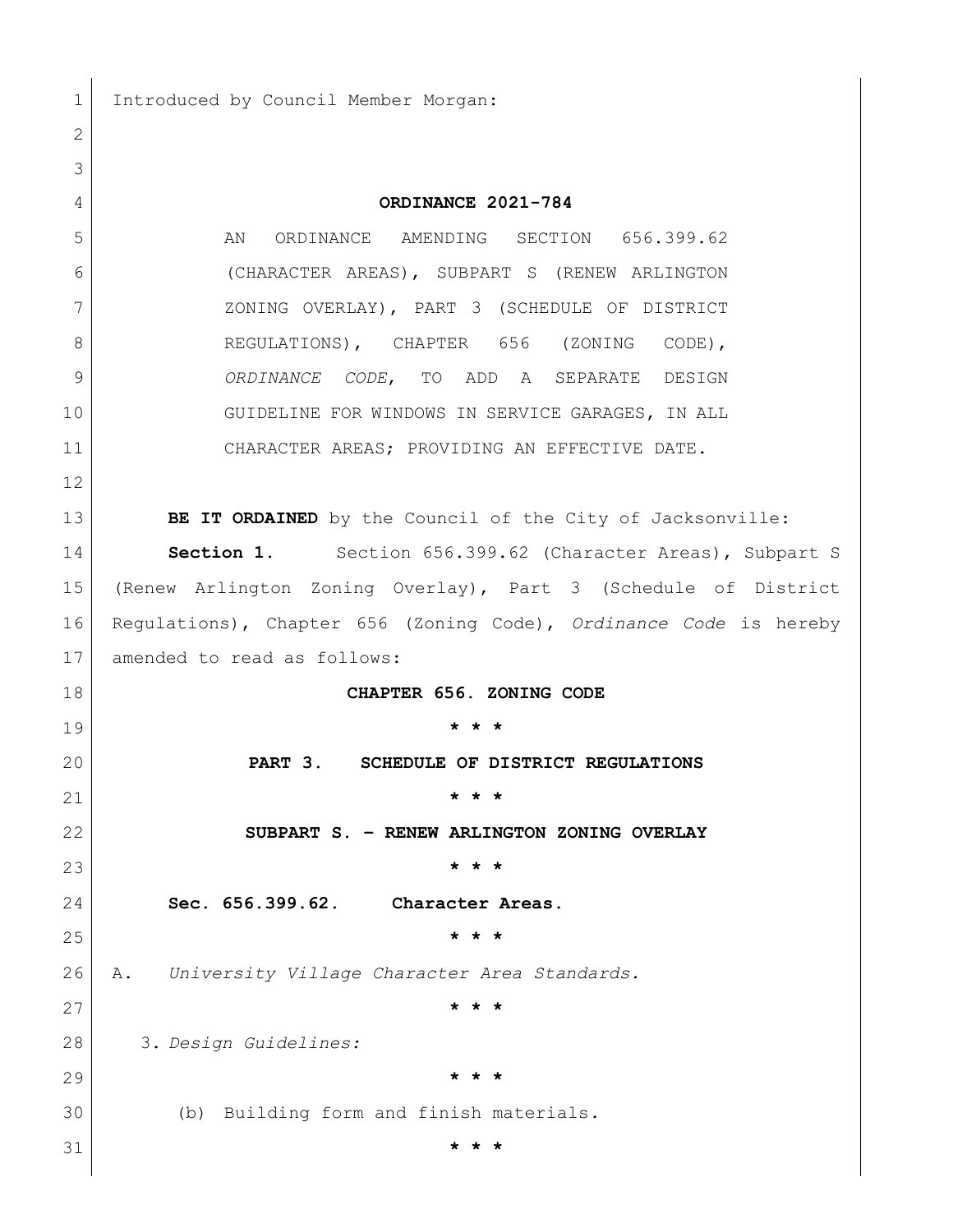| 1            | (5)<br>New buildings shall provide a foundation or base,      |
|--------------|---------------------------------------------------------------|
| $\mathbf{2}$ | typically such as from ground to bottom of the                |
| 3            | lower windowsills, with changes in volume or                  |
| 4            | material. A clear visual division shall be                    |
| 5            | maintained between the ground level floor and upper           |
| 6            | floors with either a cornice line or awning from 12           |
| 7            | feet to 16 feet above Base Flood Elevation or                 |
| 8            | grade, whichever applies to the proposed                      |
| 9            | development.                                                  |
| 10           | * * *                                                         |
| 11           | (8)<br>New service garage buildings or additions meeting      |
| 12           | the applicability provisions of paragraph                     |
| 13           | 656.399.57. F regarding major or minor automotive             |
| 14           | repair shall provide street facing windows in the             |
| 15           | service bay sections of the building wall covering            |
| 16           | a minimum of 20% of the overall linear frontage of            |
| 17           | the building. Window proportions may vary to                  |
| 18           | accommodate structural & facade articulation. The             |
| 19           | portions of new service garage buildings or                   |
| 20           | additions not providing service bays shall conform            |
| 21           | to the commercial building design standards herein.           |
| 22           | The service garage service bay windows shall                  |
| 23           | otherwise conform to commercial building design               |
| 24           | standards.                                                    |
| 25           | * * *                                                         |
| 26           | University Commercial Character Area Standards.<br><b>B</b> . |
| 27           |                                                               |
| 28           | 3. Design Guidelines:                                         |
| 29           | * * *                                                         |
| 30           | Building form and finish materials.<br>(b)                    |
| 31           |                                                               |
|              |                                                               |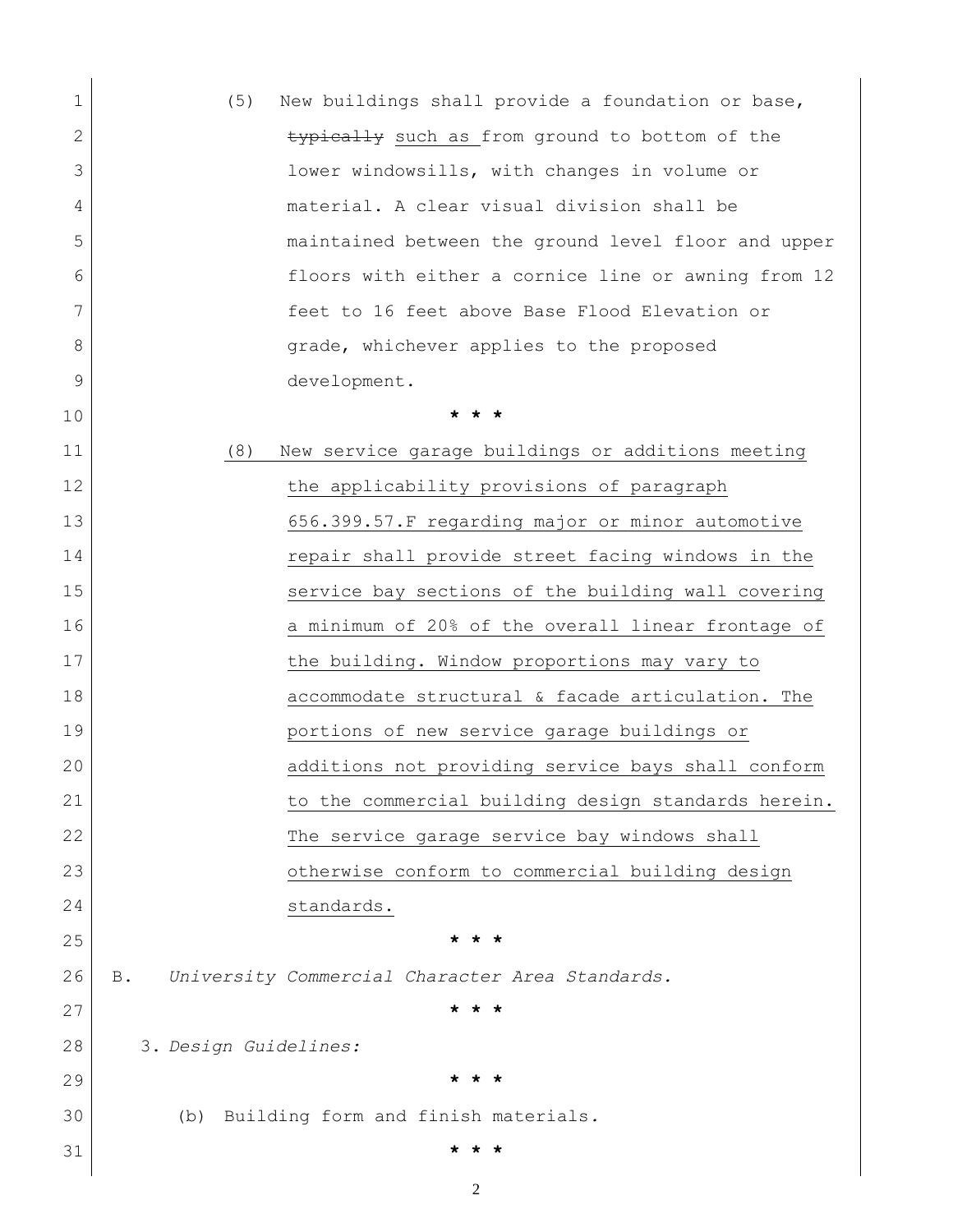| 1            | (5)<br>New buildings shall provide a foundation or base,       |
|--------------|----------------------------------------------------------------|
| $\mathbf{2}$ | typically such as from ground to bottom of the                 |
| 3            | lower windowsills, with changes in volume or                   |
| 4            | material. A clear visual division shall be                     |
| 5            | maintained between the ground level floor and upper            |
| 6            | floors with either a cornice line or awning from 12            |
| 7            | feet to 16 feet above Base Flood Elevation or                  |
| 8            | grade, whichever applies to the proposed                       |
| 9            | development.                                                   |
| 10           | * * *                                                          |
| 11           | (8)<br>New service garage buildings or additions meeting       |
| 12           | the applicability provisions of paragraph                      |
| 13           | 656.399.57.F regarding major or minor automotive               |
| 14           | repair shall provide street facing windows in the              |
| 15           | service bay sections of the building wall covering             |
| 16           | a minimum of 20% of the overall linear frontage of             |
| 17           | the building. Window proportions may vary to                   |
| 18           | accommodate structural & facade articulation. The              |
| 19           | portions of new service garage buildings or                    |
| 20           | additions not providing service bays shall conform             |
| 21           | to the commercial building design standards herein.            |
| 22           | The service garage service bay windows shall                   |
| 23           | otherwise conform to commercial building design                |
| 24           | standards.                                                     |
| 25           | * * *                                                          |
| 26           | $\mathbb{C}$ .<br>Merrill Commercial Character Area Standards. |
| 27           |                                                                |
| 28           | 3. Design Guidelines:                                          |
| 29           | $\star$<br>$\star$                                             |
| 30           | (b) Building form and finish materials.                        |
| 31           |                                                                |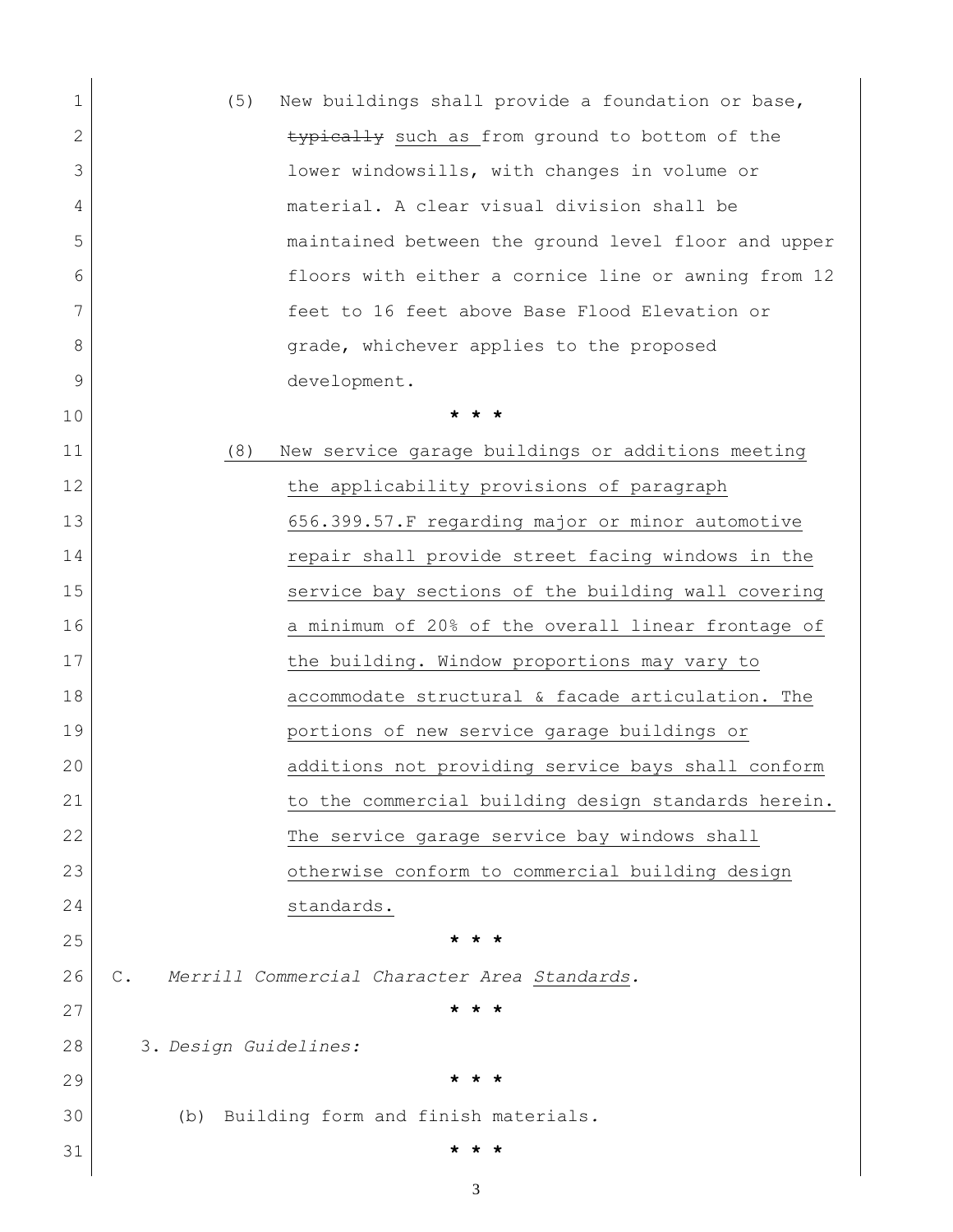| 1           | (5)<br>New buildings shall provide a foundation or base, |
|-------------|----------------------------------------------------------|
| 2           | typically such as from ground to bottom of the           |
| 3           | lower windowsills, with changes in volume or             |
| 4           | material. A clear visual division shall be               |
| 5           | maintained between the ground level floor and upper      |
| 6           | floors with either a cornice line or awning from 12      |
| 7           | feet to 16 feet above Base Flood Elevation or            |
| 8           | grade, whichever applies to the proposed                 |
| $\mathsf 9$ | development.                                             |
| 10          | * * *                                                    |
| 11          | (8)<br>New service garage buildings or additions meeting |
| 12          | the applicability provisions of paragraph                |
| 13          | 656.399.57.F regarding major or minor automotive         |
| 14          | repair shall provide street facing windows in the        |
| 15          | service bay sections of the building wall covering       |
| 16          | a minimum of 20% of the overall linear frontage of       |
| 17          | the building. Window proportions may vary to             |
| 18          | accommodate structural & facade articulation. The        |
| 19          | portions of new service garage buildings or              |
| 20          | additions not providing service bays shall conform       |
| 21          | to the commercial building design standards herein.      |
| 22          | The service garage service bay windows shall             |
| 23          | otherwise conform to commercial building design          |
| 24          | standards.                                               |
| 25          | * * *                                                    |
| 26          | Arlington Road Character Area Standards.<br>$D$ .        |
| 27          |                                                          |
| 28          | 3. Design Guidelines:                                    |
| 29          | $\star$<br>* *                                           |
| 30          | Building form and finish materials.<br>(b)               |
| 31          |                                                          |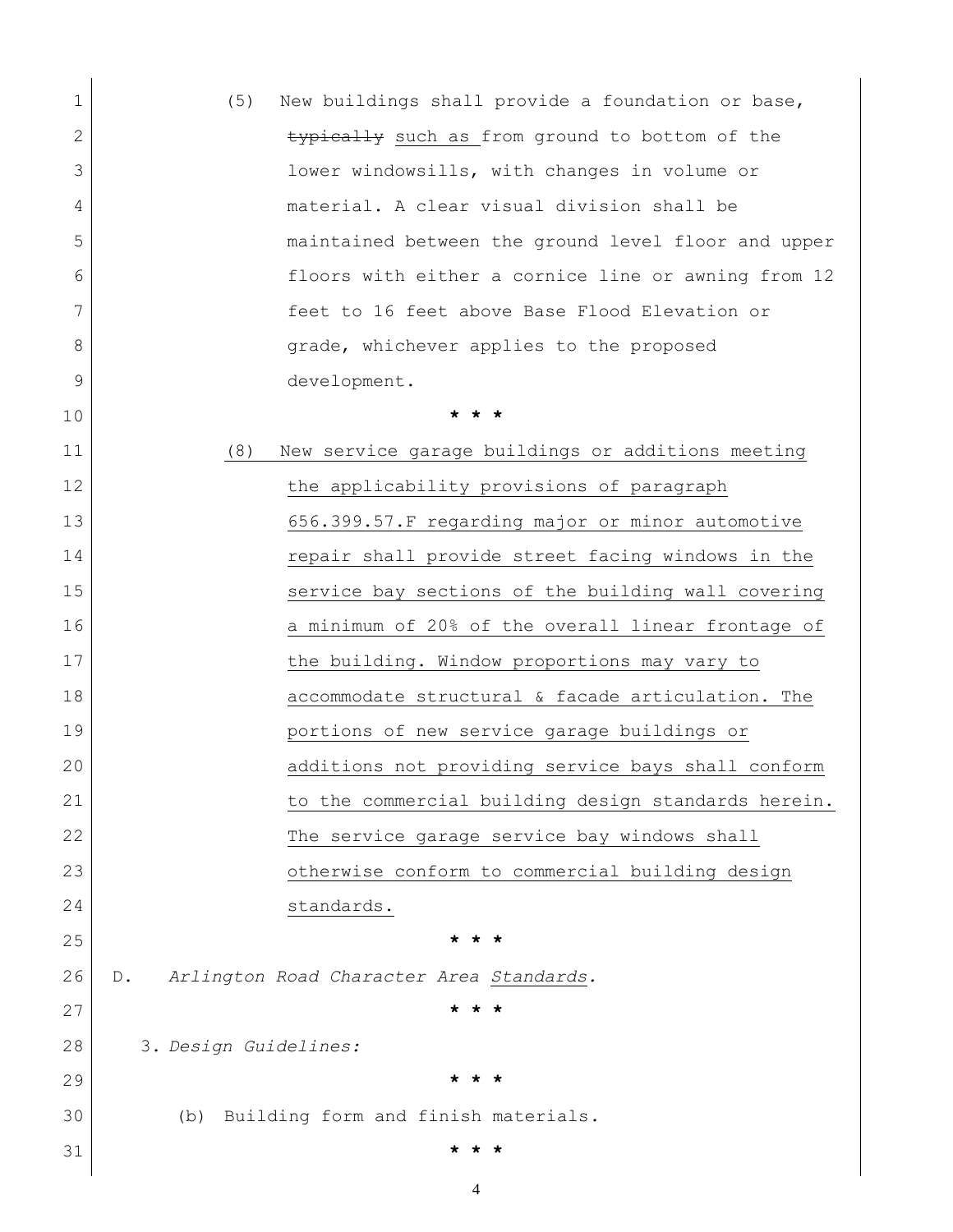| 1            | (5)<br>New buildings shall provide a foundation or base, |
|--------------|----------------------------------------------------------|
| $\mathbf{2}$ | typically such as from ground to bottom of the           |
| 3            | lower windowsills, with changes in volume or             |
| 4            | material. A clear visual division shall be               |
| 5            | maintained between the ground level floor and upper      |
| 6            | floors with either a cornice line or awning from 12      |
| 7            | feet to 16 feet above Base Flood Elevation or            |
| 8            | grade, whichever applies to the proposed                 |
| 9            | development.                                             |
| 10           | * * *                                                    |
| 11           | (8)<br>New service garage buildings or additions meeting |
| 12           | the applicability provisions of paragraph                |
| 13           | 656.399.57.F regarding major or minor automotive         |
| 14           | repair shall provide street facing windows in the        |
| 15           | service bay sections of the building wall covering       |
| 16           | a minimum of 20% of the overall linear frontage of       |
| 17           | the building. Window proportions may vary to             |
| 18           | accommodate structural & facade articulation. The        |
| 19           | portions of new service garage buildings or              |
| 20           | additions not providing service bays shall conform       |
| 21           | to the commercial building design standards herein.      |
| 22           | The service garage service bay windows shall             |
| 23           | otherwise conform to commercial building design          |
| 24           | standards.                                               |
| 25           | * * *                                                    |
| 26           | Catalyst Character Areas Standards.<br>Ε.                |
| 27           |                                                          |
| 28           | 3. Design Guidelines:                                    |
| 29           | $\star$ $\star$                                          |
| 30           | Building form and finish materials.<br>(b)               |
| 31           |                                                          |
|              |                                                          |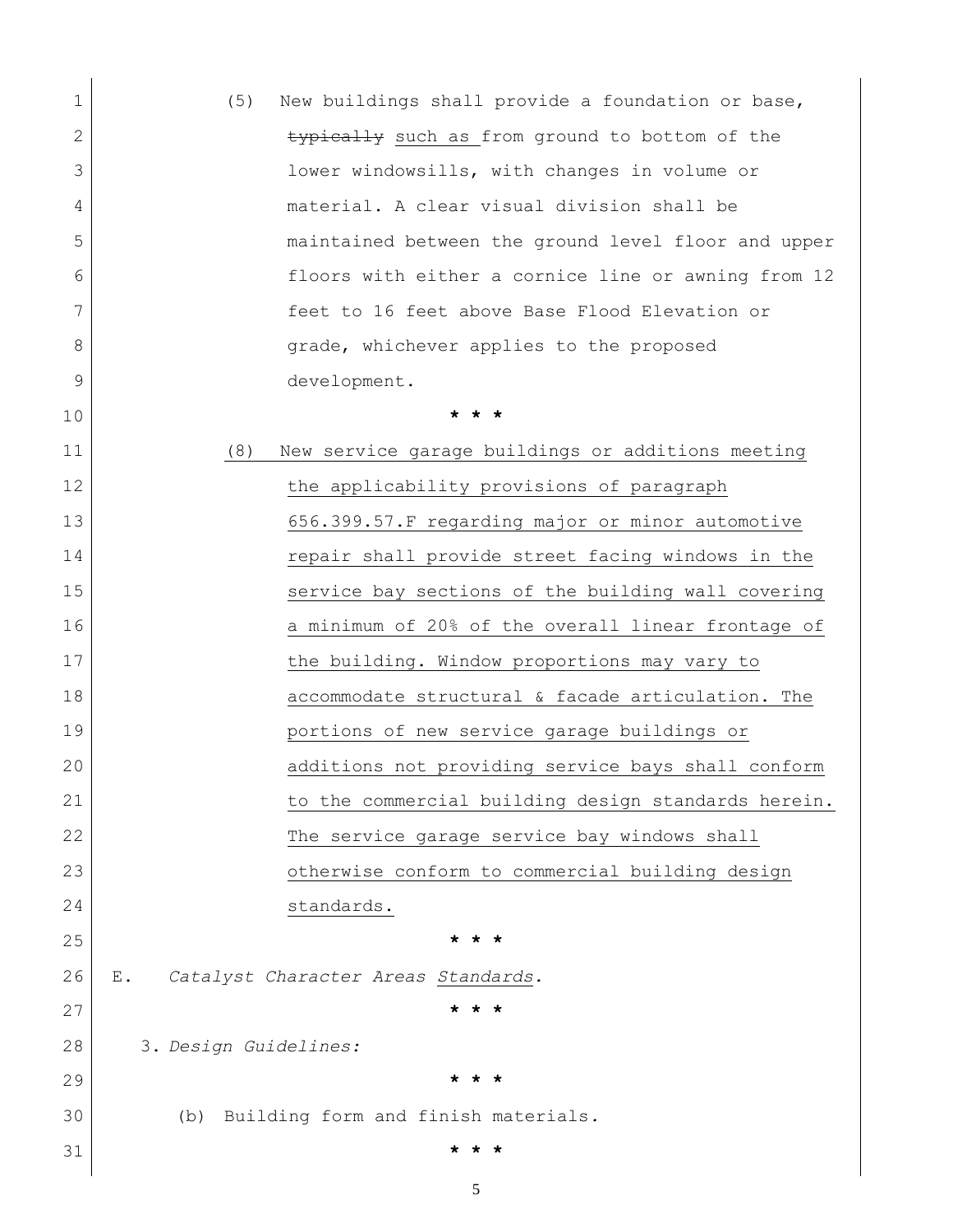| 1  | New buildings shall provide a foundation or base,<br>(5)         |
|----|------------------------------------------------------------------|
| 2  | typically such as from ground to bottom of the                   |
| 3  | lower windowsills, with changes in volume or                     |
| 4  | material. A clear visual division shall be                       |
| 5  | maintained between the ground level floor and upper              |
| 6  | floors with either a cornice line or awning from 12              |
| 7  | feet to 16 feet above Base Flood Elevation or                    |
| 8  | grade, whichever applies to the proposed                         |
| 9  | development.                                                     |
| 10 | * * *                                                            |
| 11 | (8)<br>New service garage buildings or additions meeting         |
| 12 | the applicability provisions of paragraph                        |
| 13 | 656.399.57. F regarding major or minor automotive                |
| 14 | repair shall provide street facing windows in the                |
| 15 | service bay sections of the building wall covering               |
| 16 | a minimum of 20% of the overall linear frontage of               |
| 17 | the building. Window proportions may vary to                     |
| 18 | accommodate structural & facade articulation. The                |
| 19 | portions of new service garage buildings or                      |
| 20 | additions not providing service bays shall conform               |
| 21 | to the commercial building design standards herein.              |
| 22 | The service garage service bay windows shall                     |
| 23 | otherwise conform to commercial building design                  |
| 24 | standards.                                                       |
| 25 | * * *                                                            |
| 26 | Section 2.<br>Effective Date. This ordinance shall become        |
| 27 | effective upon signature by the Mayor or upon becoming effective |
| 28 | without the Mayor's signature.                                   |
| 29 |                                                                  |
| 30 |                                                                  |
| 31 |                                                                  |
|    |                                                                  |